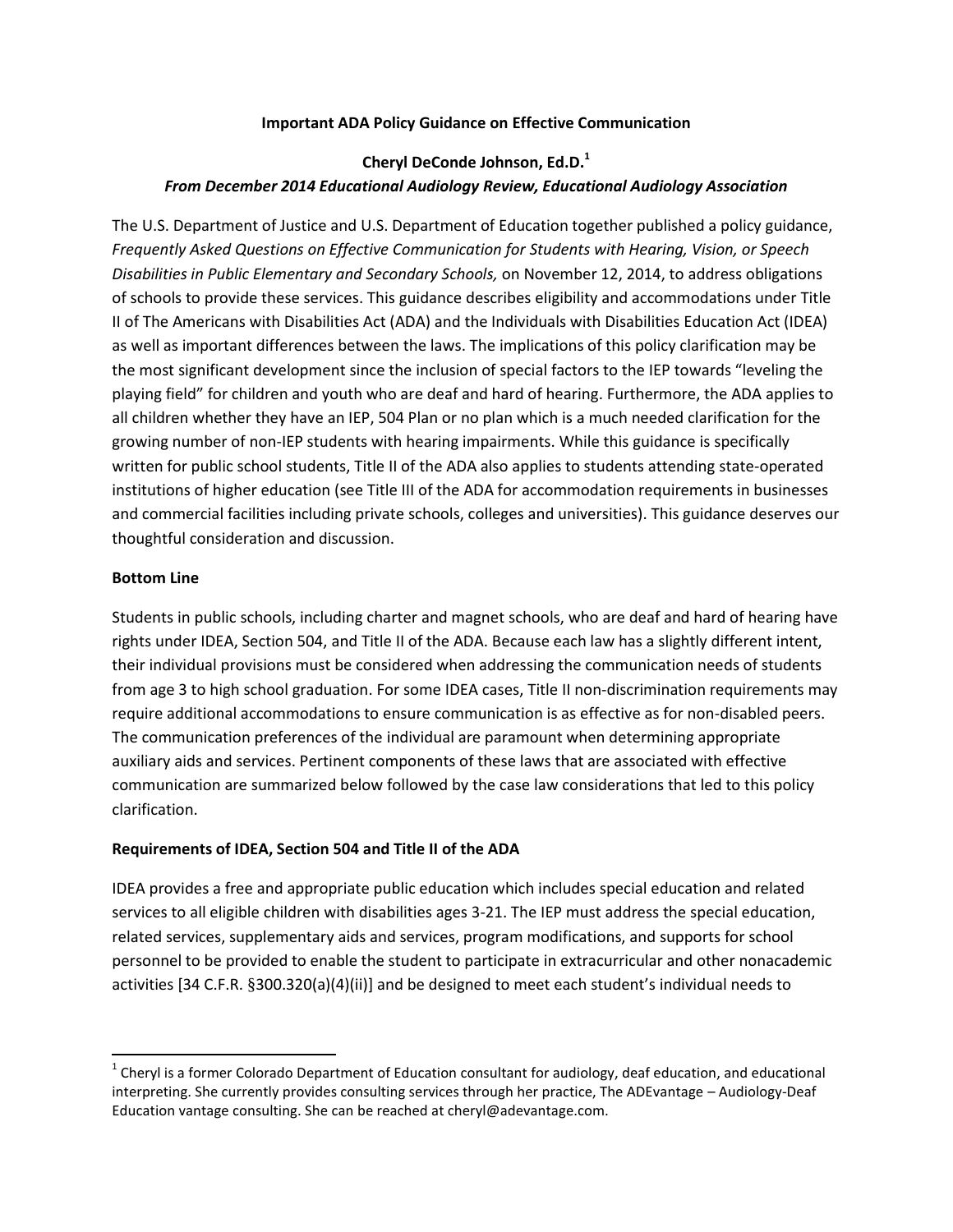provide a reasonable education program that includes consideration of special factors<sup>2</sup>. Compliance with IDEA also satisfies the requirements of Section 504.

Title II of ADA and Section 504 protect students with disabilities in public schools regardless of their eligibility for IDEA. The definition of qualified individuals is the same under both laws, e.g., (1) a physical or mental impairment that substantially limits a major life activity; (2) a record of such an impairment; or (3) being regarded as having such an impairment. Title II covers all public places even if they do not receive federal funds. Both Title II and Section 504 also apply to all individuals with disabilities who access public school activities and programs. Title II is managed through the Department of Justice while Section 504 is managed through the Office of Civil Rights.

Section 504 prohibits discrimination on the basis of disability in programs or activities that receive federal financial assistance. It requires schools to provide FAPE, including education services and related aids designed to meet the needs of students with disabilities as adequately as the needs of nondisabled students are met and equal to the quality of services provided to nondisabled students. Section 504 does not provide special supplemental educational supports, e.g., specially designed instruction also known as special education, nor does it provide the procedural safeguards required through IDEA. Eligibility under IDEA generally meets the requirements of Section 504. Violation under 504 is also a violation of Title II.

# **Effective Communication under Title II of ADA**

 $\overline{a}$ 

Title II of the ADA requires schools to ensure that communication for students who are deaf and hard of hearing "are as effective as communication for others" [ADA Title II 28 C.F.R. 35.160 (a)(1)] through the provision of appropriate aids and services "affording an equal opportunity to obtain the same result, to gain the same benefit, or to reach the same level of achievement as that provided to others" [ADA Title II 28 C.F.R. 35.130 (b)(1)(iii)] and "to participate in and enjoy the benefits of the district's services, programs, and activities" (DOJ-DOE p14). These requirements apply to all school-related communications.

Effective communication may require auxiliary aids and services. For students who are deaf and hard of hearing these include qualified interpreters, note takers, real-time computer-aided transcription services, written materials, exchange of written notes, telephone handset amplifiers, assistive listening devices and systems, and open and closed captioning, accessible electronic and information technology [see ADA Title II 28 C.F.R. 35.104 (1) for additional considerations]. Personal devices such as hearing aids and cochlear implants are exempt from this regulation (ADA Title II 28 D.F.R. 35.135).

 $^2$  For a student who is deaf or hard of hearing, the IEP team must consider: (1) the child's language and communication needs; (2) opportunities for direct communication with peers and professional personnel in the child's language and communication mode; (3) academic level; and (4) full range of needs, including opportunities for direct instruction in the child's language and communication mode. The IEP team must also consider whether the child needs assistive technology devices and services to enable the child to receive meaningful educational benefit [IDEA 34 C.F.R. §300.324 (2) (iv-v)]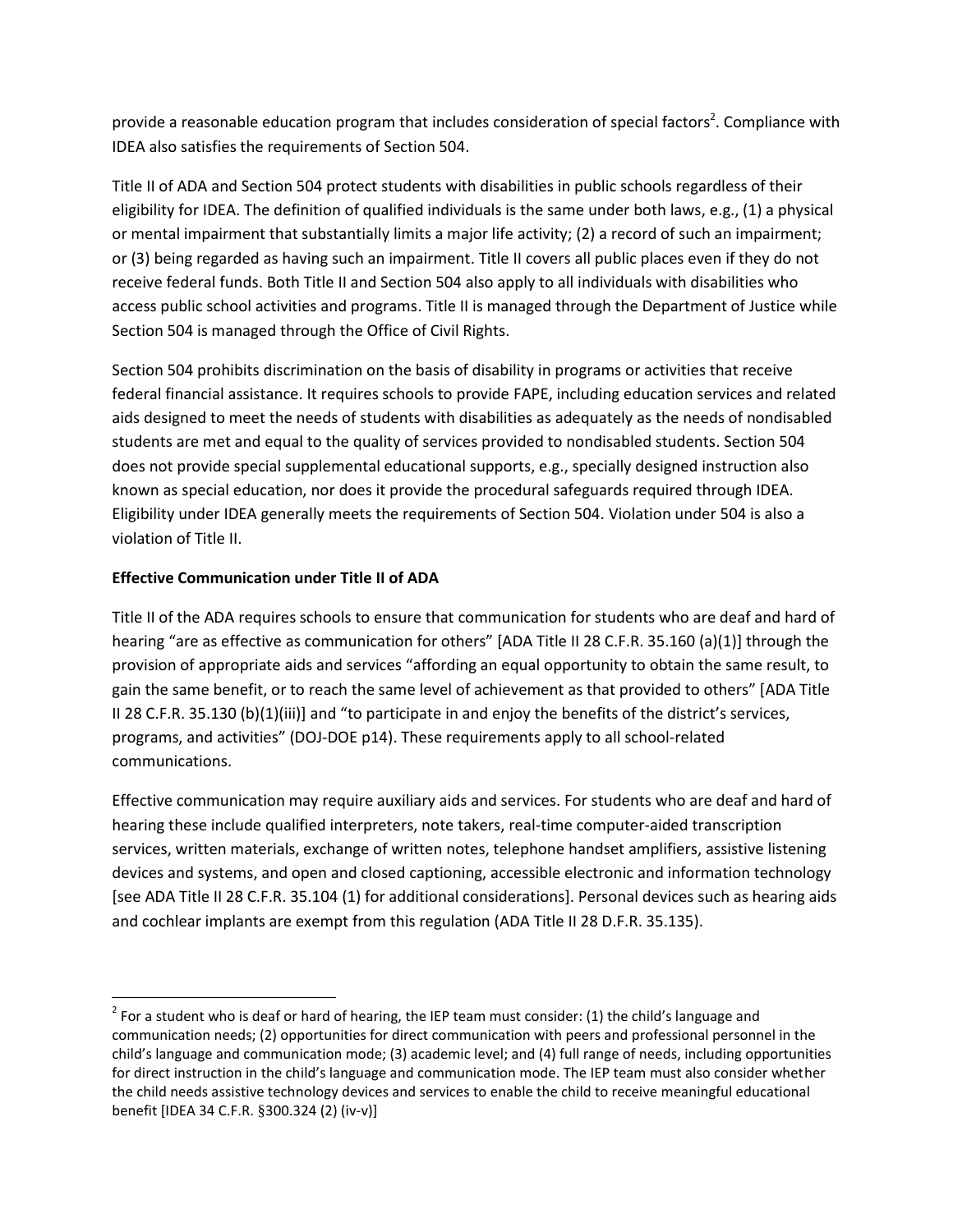When determining what types of auxiliary aids and services are necessary, the school must analyze the student's needs, how to meet those needs based on the Title II standard and give primary consideration to the specific request of the student (DOJ-DOE FAQ, p19). The type of auxiliary aids or services necessary to ensure effective communication will vary in accordance with the method of communication used by the individual; the nature, length, and complexity of the communication involved and the context in which the communication is taking place. They must also be provided in a way to protect the privacy and independence of the individual [ADA Title II 28 C.F.R. 35.160 (b)(2)] and be continuously evaluated to ensure that the students are receiving effective communication (DOJ-DOE FAQ, p13).

Schools may implement separate or additional procedures to assess effective communication in addition to those provided under IDEA. Schools must provide auxiliary aids or services in a timely manner [ADA Title II 28 C.F.R. 35.160 (b)(2)] which may be prior to the completion of the IDEA evaluation process and eligibility determination.

The school must honor the individual's choice unless the school can prove that an alternative auxiliary aid or service provides communication that is as effective as that provided to students without disabilities and affords an equal opportunity to participate in and benefit from the service, program, or activity (DOJ-DOE FAQ p9). If the school can demonstrate that the particular auxiliary aid or service would result in a fundamental alteration in the nature of a service, program, or activity or in undue financial and administrative burdens, the school must provide a written statement of the reasons for reaching that conclusion and provide a satisfactory alternative auxiliary aid or service (ADA Title II 28 C.F.R. 35.164, DOJ-DOE FAQ p12-13).

Qualified interpreter means an interpreter who, via a video remote interpreting (VRI) service or an onsite appearance, is able to interpret effectively, accurately and impartially, both receptively and expressively, using any necessary specialized vocabulary. Qualified interpreters include, for example, sign language interpreters, oral transliterators, and cued-language transliterators [ADA Title II 28 C.F. R. 35.104 (1)].

# **Dispute Resolution**

Under IDEA, parents may request mediation, file a complaint with the State education agency, or request an impartial administrative hearing by filing a due process complaint and participating in the resolution process. An administrative hearing decision can be appealed to the appropriate State or Federal court. A Title II complaint can be filed with the U.S. Department of Education's Office of Civil Rights or with the U.S. Department of Justice's Civil Rights Division. School districts may also have a grievance procedure for Title II complaints.

### **Case Law Backstory**

The impetus for this policy clarification was two independent cases in California (K.M. v. Tustin Unified School District and D.H. v. Poway Unified School District) where both students were requesting Communication Access Real Time Translation (CART) services under both IDEA and ADA (K.M. v. Tustin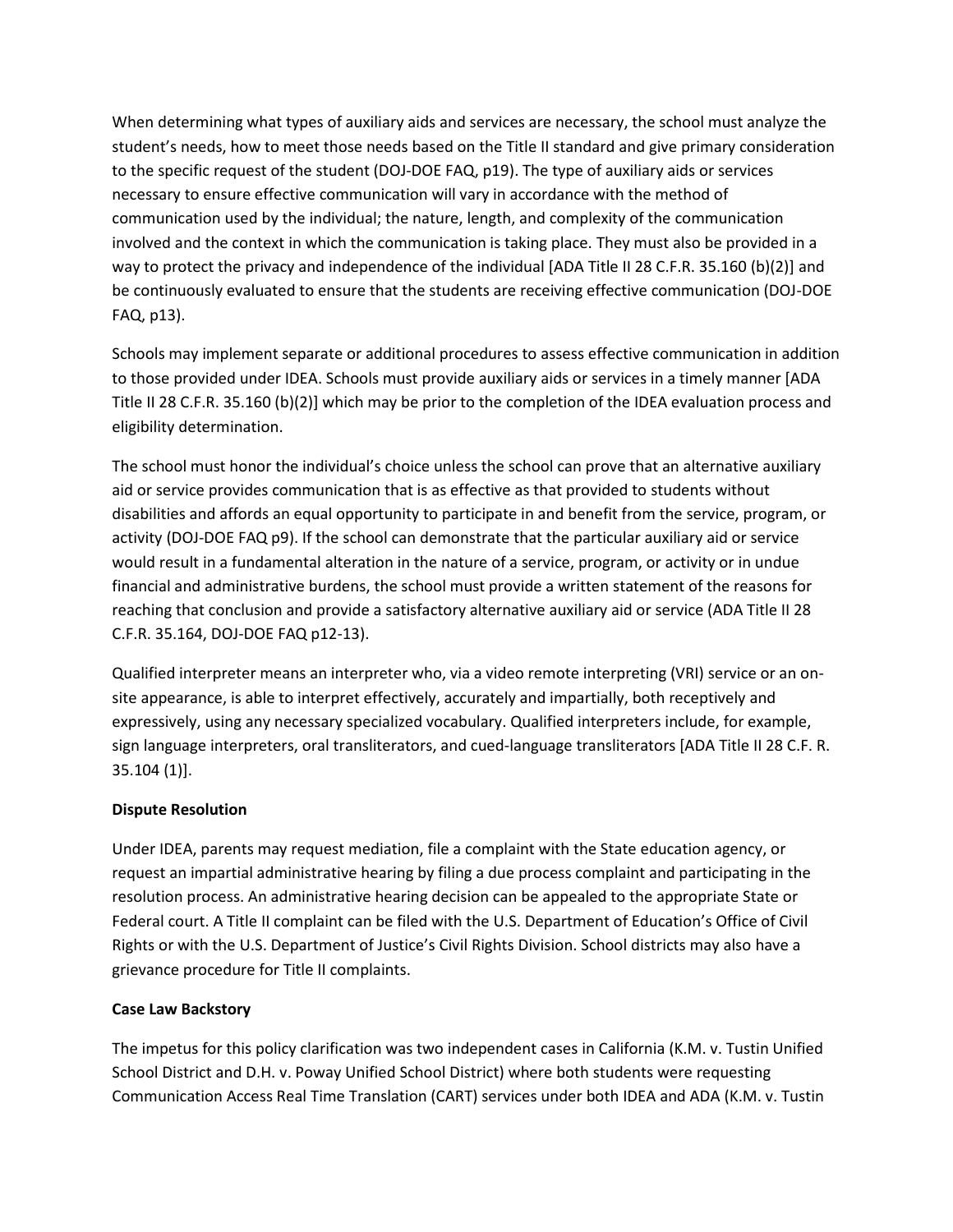Unified School District, 2013). Both students lost the state challenge to their school district's denial of CART, as well as a lawsuit in federal district court. In their appeal to the Ninth Circuit Court of Appeals, neither student contested their IEP services but continued to claim that Title II of ADA's effective communication clause should be addressed independently, rather than as part of, the IEP obligations. They each stated CART was necessary to provide effective communication so that they could fully understand the teacher and the students in their classrooms without undue strain and stress. The Ninth Circuit Court of Appeals reversed the federal court's decisions on the basis that a school district's compliance with IDEA does not necessarily mean compliance with effective communication obligations under Title II of ADA. The Appeals panel stated that the ADA requirements for students who are deaf and hard of hearing are different than those of IDEA and also that 504 and Title II of ADA have substantive differences.

#### **Implications and Summary**

IDEA provides reasonable access to public education through individualized services regardless of costs, administrative burden, or programming required. Title II of ADA requires that the services are not only accessible, but that they provide effective communication that is equal to that of non-disabled persons, so long as they do not impose an undue burden or require a fundamental alteration of their programs. As audiologists and deaf educators, we must do our part to promote this policy guidance and advocate for full access and the opportunity for our students to communicate and learn as effectively as their hearing peers. We will need to work with our administrators to develop procedures for meeting both IDEA and ADA requirements when implementing accommodations in a timely manner. For example, to use an FM system, do we wait for IDEA eligibility and the IEP to use IDEA funds or fit immediately as required under ADA and provide through general school funds. We will need to work with our educational team to identify methods to assess effective communication and the benefits of various auxiliary aids and services such as our current validation procedures for hearing assistive technology (AAA, 2011). Schools will need to be cognizant of the qualifications and capabilities of their sign language interpreters and be aware of captioning services including remote delivery. The following checklist summarizes some of the key considerations required under Title II of ADA.

- $\checkmark$  Does the student meet disability criteria under ADA?
- $\checkmark$  Does the student attend a public preschool, elementary, or secondary school (including charter schools and magnet programs?
- $\checkmark$  Does the student require auxiliary aids and services to achieve communication that is as effective as communication for individuals without disabilities?
- $\checkmark$  Are the auxiliary aids and services provided by the school based on an appropriate assessment and analysis in accordance with:
	- a. the method of communication used by the individual,
	- b. the nature, length, and complexity of the communication involved, and
	- c. the context in which the communication is taking place?
- $\checkmark$  Are the auxiliary aids and services provided by the school primarily based on the preferences of the student, or his/her parents/guardian, with disabilities?